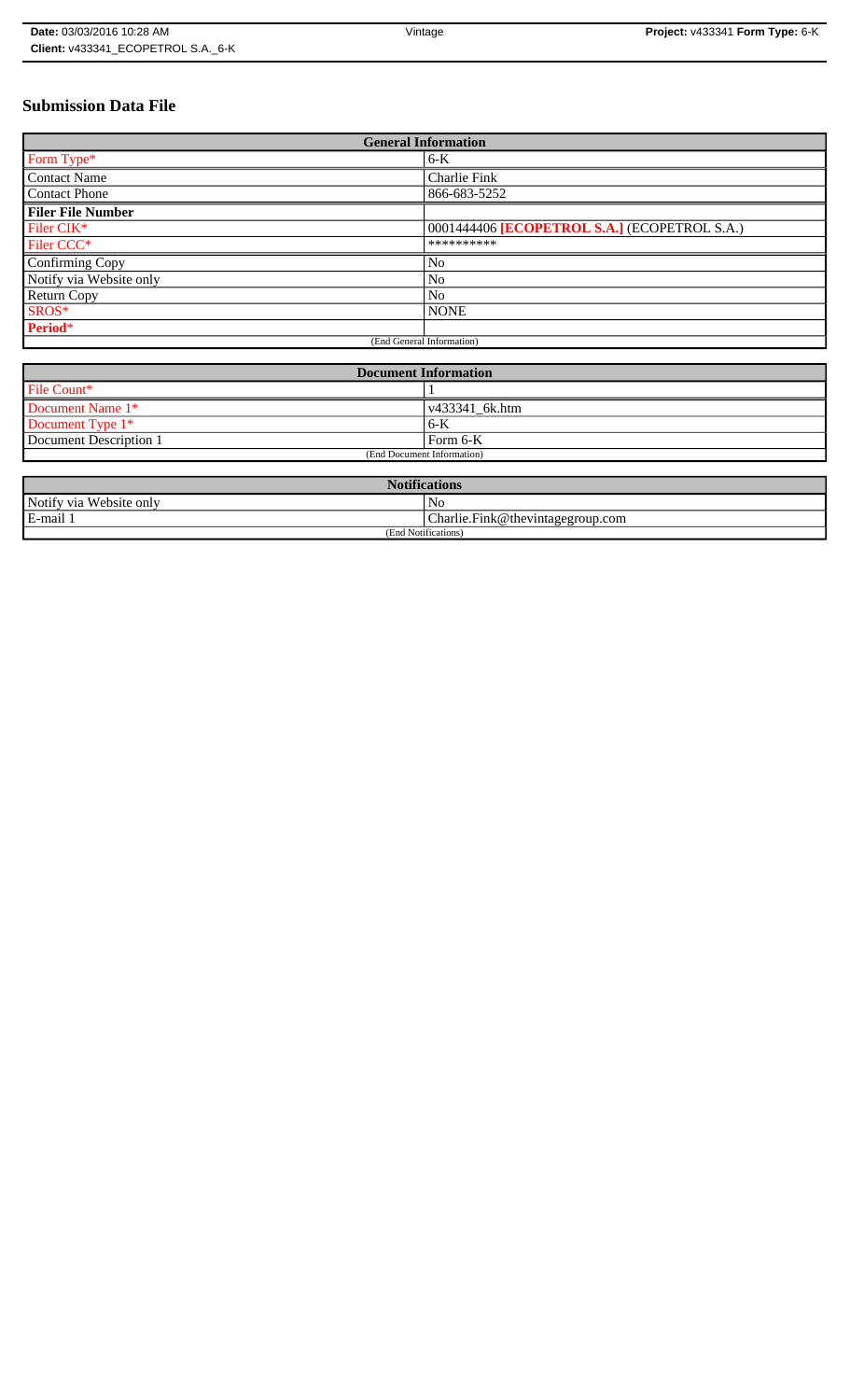### **UNITED STATES SECURITIES AND EXCHANGE COMMISSION Washington, D.C. 20549**

## **FORM 6-K**

### **REPORT OF FOREIGN PRIVATE ISSUER PURSUANT TO RULE 13a-16 OR 15d-16 UNDER THE SECURITIES EXCHANGE ACT OF 1934**

For the month of March, 2016 Commission File Number 001-34175

ECOPETROL S.A.

(Exact name of registrant as specified in its charter)

N.A.

(Translation of registrant's name into English)

COLOMBIA

(Jurisdiction of incorporation or organization)

Carrera 13 No. 36 – 24

BOGOTA D.C. – COLOMBIA (Address of principal executive offices)

Indicate by check mark whether the registrant files or will file annual reports under cover of Form 20-F or Form 40-F.

Form 20-F  $\boxtimes$  Form 40-F  $\Box$ 

Indicate by check mark if the registrant is submitting the Form 6-K in paper as permitted by Regulation S-T Rule 101(b)(1)

 $Yes \Box$  No  $\boxtimes$ 

Indicate by check mark if the registrant is submitting the Form 6-K in paper as permitted by Regulation S-T Rule 101(b)(7)

 $Yes \Box$  No  $\boxtimes$ 

Indicate by check mark whether the registrant by furnishing the information contained in this form is also thereby furnishing the information to the Commission pursuant to Rule 12g3-2(b) under the Securities Exchange Act of 1934.

 $Yes \Box$  No  $\boxtimes$ 

If "Yes" is marked, indicate below the file number assigned to the registrant in connection with Rule 12g3-2(b): 82-  $N/A$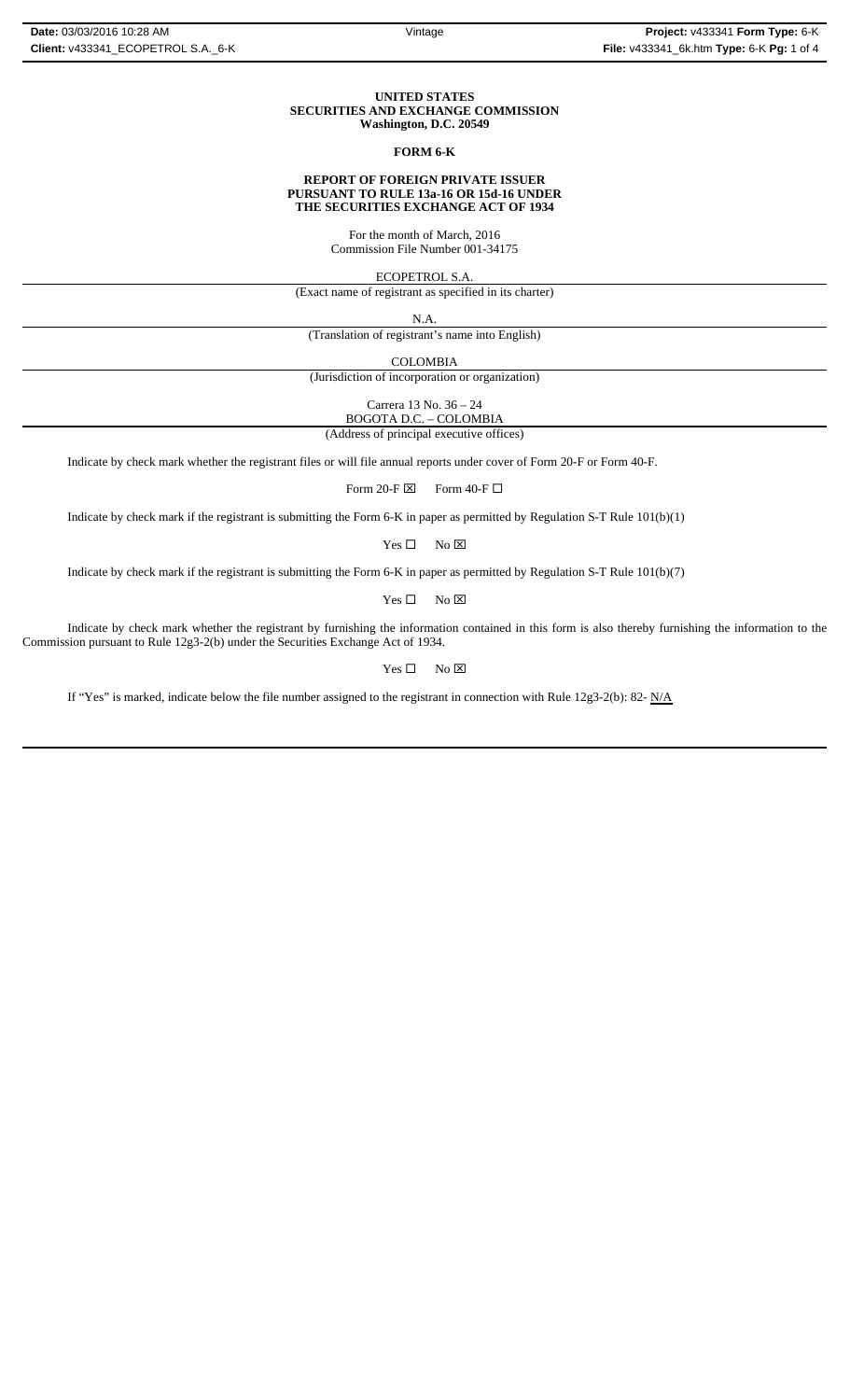## **Ecopetrol adopts measures to guarantee the adequate representation of shareholders at the 2016 general shareholders' meeting**

In accordance with Resolution 116 of 2002, the Board of Directors of Ecopetrol S.A. (NYSE: EC; BVC: ECOPETROL) ("Ecopetrol" or the "Company") approved the following measures to guarantee the adequate representation of the Company's shareholders at the General Shareholders' Meeting to be held on March 31, 2016:

- 1. Order the Company's management to inform shareholders of their right to be represented at the General Shareholders' Meeting through a proxy and the legal requirements that those proxies must satisfy.
- 2. Instruct the Company's employees to participate in reviewing shareholder proxies and not to accept proxies that do not comply with the requirements established by Colombian law.
- 3. Instruct the Company's management to inform the Company's managers and employees that they may not recommend to shareholders that they vote in a certain way on any specific item.
- 4. Instruct the Company's management to inform the Company's managers and employees not to suggest to or coordinate with shareholders to submit shareholder proposals during the General Shareholders' Meeting.
- 5. Instruct the Company's management to inform the Company's managers and employees not to suggest that or coordinate with shareholders to vote in favor or against any given shareholder proposal presented at the General Shareholders' Meeting.
- 6. Instruct the Company's management to inform shareholders that they cannot grant proxies to persons who are directly, or indirectly, part of the Company's management.
- 7. Instruct the Company's managers to adopt all measures necessary to ensure that the Company's employees act neutrally when interacting with shareholders.
- 8. Appoint the General Secretary of Ecopetrol as the person responsible for verifying compliance with these measures.
- 9. Designate the Legal Vice-Presidency as the internal division responsible for reviewing shareholders' proxies.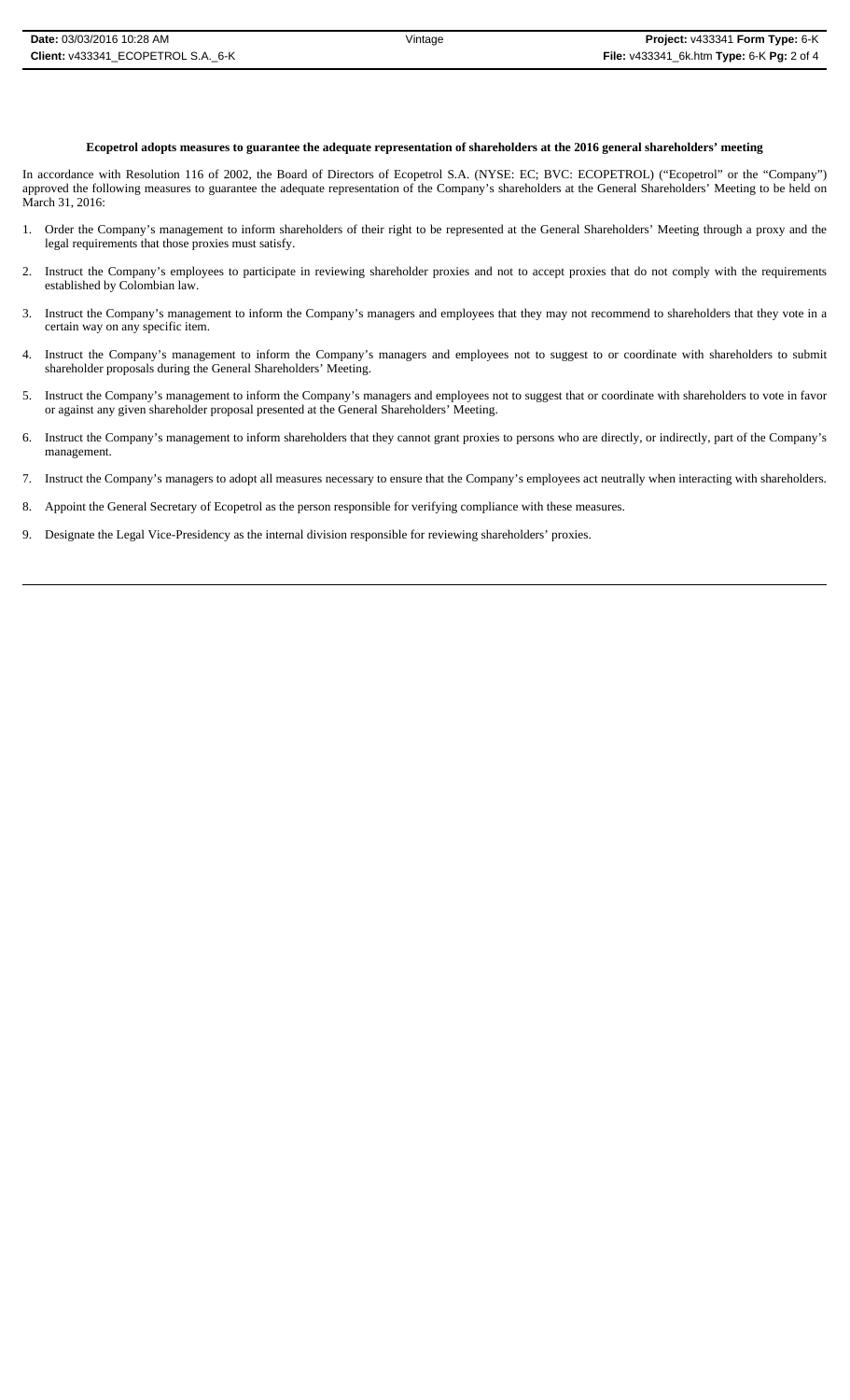**Bogota, March 3, 2016**

-----------------------------------------

*Ecopetrol is the largest company in Colombia and is an integrated oil & gas company; it is among the top 50 oil companies in the world and among the four top ones in Latin America. Besides Colombia - where it generates over 60% of the national production - it has exploration and production activities in Brazil, Peru & the US (Gulf of Mexico). Ecopetrol owns the largest refinery in Colombia and most of the pipeline and multi-product pipeline network in the country, and is significantly increasing its participation in bio-fuels.*

*This release contains statements that may be considered forward looking statements within the meaning of Section 27A of the U.S. Securities Act of 1933 and Section 21E of the U.S. Securities Exchange Act of 1934. All forward-looking statements, whether made in this release or in future filings or press releases or* orally, address matters that involve risks and uncertainties, including in respect of the Company's prospects for growth and its ongoing access to capital to fund *the Company's business plan, among others. Consequently, changes in the following factors, among others, could cause actual results to differ materially from those included in the forward-looking statements: market prices of oil & gas, our exploration and production activities, market conditions, applicable regulations, the exchange rate, the Company's competitiveness and the performance of Colombia's economy and industry, to mention a few. We do not intend, and do not assume any obligation to update these forward-looking statements.*

## **For further information, please contact:**

**Head of Corporate Finance and Investor Relations (A)**  María Catalina Escobar Phone: (+571) 234 5190 E-mail: investors@ecopetrol.com.co

**Media Relations (Colombia)**  Jorge Mauricio Tellez Phone: + 571-234-4329 e-mail: mauricio.tellez@ecopetrol.com.co